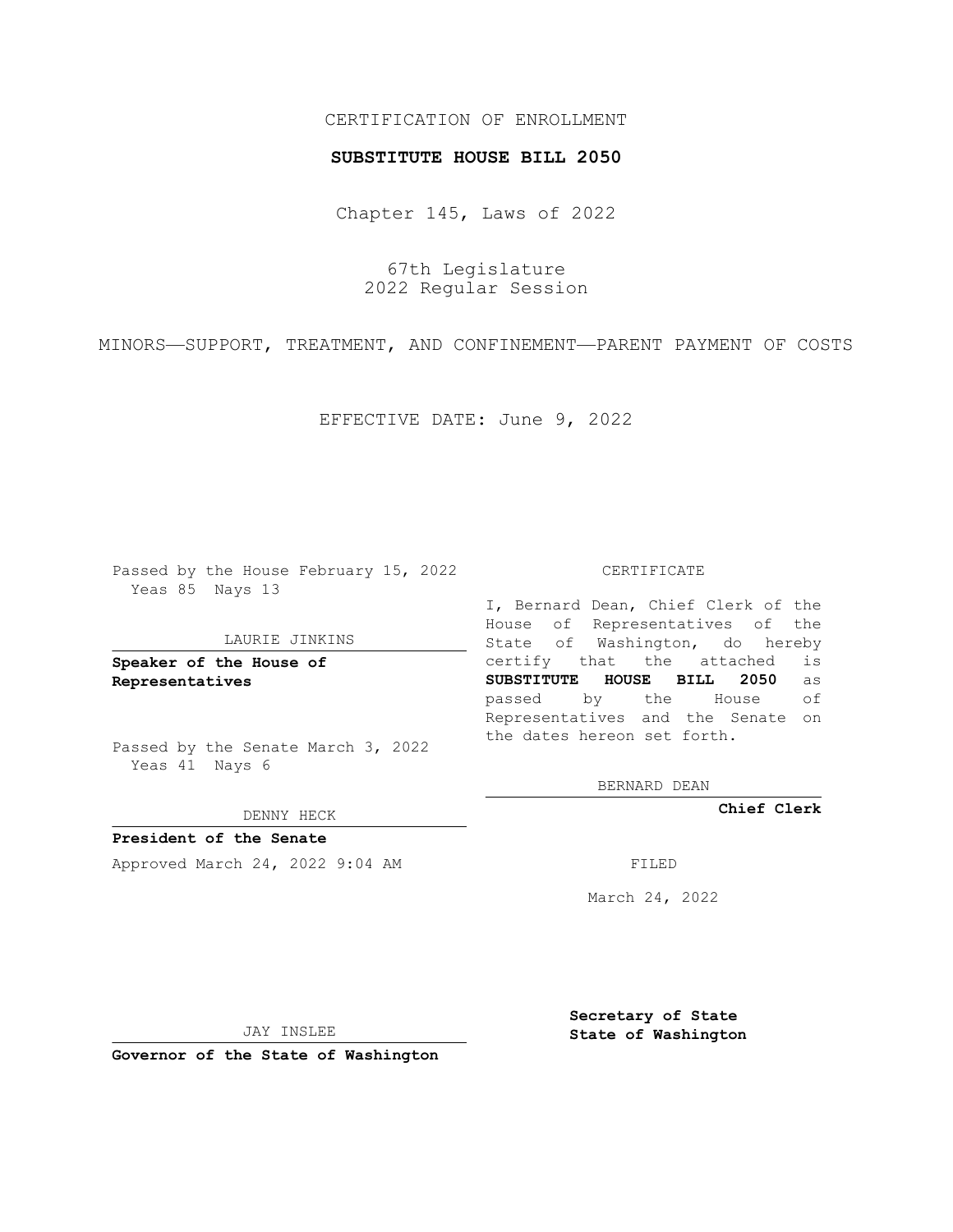## **SUBSTITUTE HOUSE BILL 2050**

Passed Legislature - 2022 Regular Session

# **State of Washington 67th Legislature 2022 Regular Session**

**By** House Appropriations (originally sponsored by Representatives Harris-Talley, Goodman, Senn, Santos, Ormsby, Valdez, Macri, Frame, Ryu, Fitzgibbon, Bergquist, Ramel, Peterson, Simmons, Pollet, and Wicks)

READ FIRST TIME 02/07/22.

 AN ACT Relating to repealing requirements for parent payment of the cost of their child's support, treatment, and confinement; amending RCW 43.20B.095; creating new sections; and repealing RCW 13.16.085 and 13.40.220.4

BE IT ENACTED BY THE LEGISLATURE OF THE STATE OF WASHINGTON:

 NEW SECTION. **Sec. 1.** (1) The purpose of this act is to repeal RCW 13.40.220 and 13.16.085, also known as the "parent pay" statutes, which require parents to pay a percentage of their gross income for the cost of their child's support, treatment, and confinement.

 (2) The parent pay statutes essentially operate as a legal financial obligation assessed on parents for their child's incarceration. These laws disproportionally impact poorer parents and represent a dated policy and philosophy that is not aligned with current racial equity and social justice reforms. Pursuing these parents is unfair and takes advantage of people at their most vulnerable, undermining government credibility and the integrity of the legal process. Placing these parents in debt may also result in unstable home environments, deterring successful youth reentry back 19 into the community.

 (3) The legislature finds that eliminating parents' financial obligation to pay for their child's incarceration will advance racial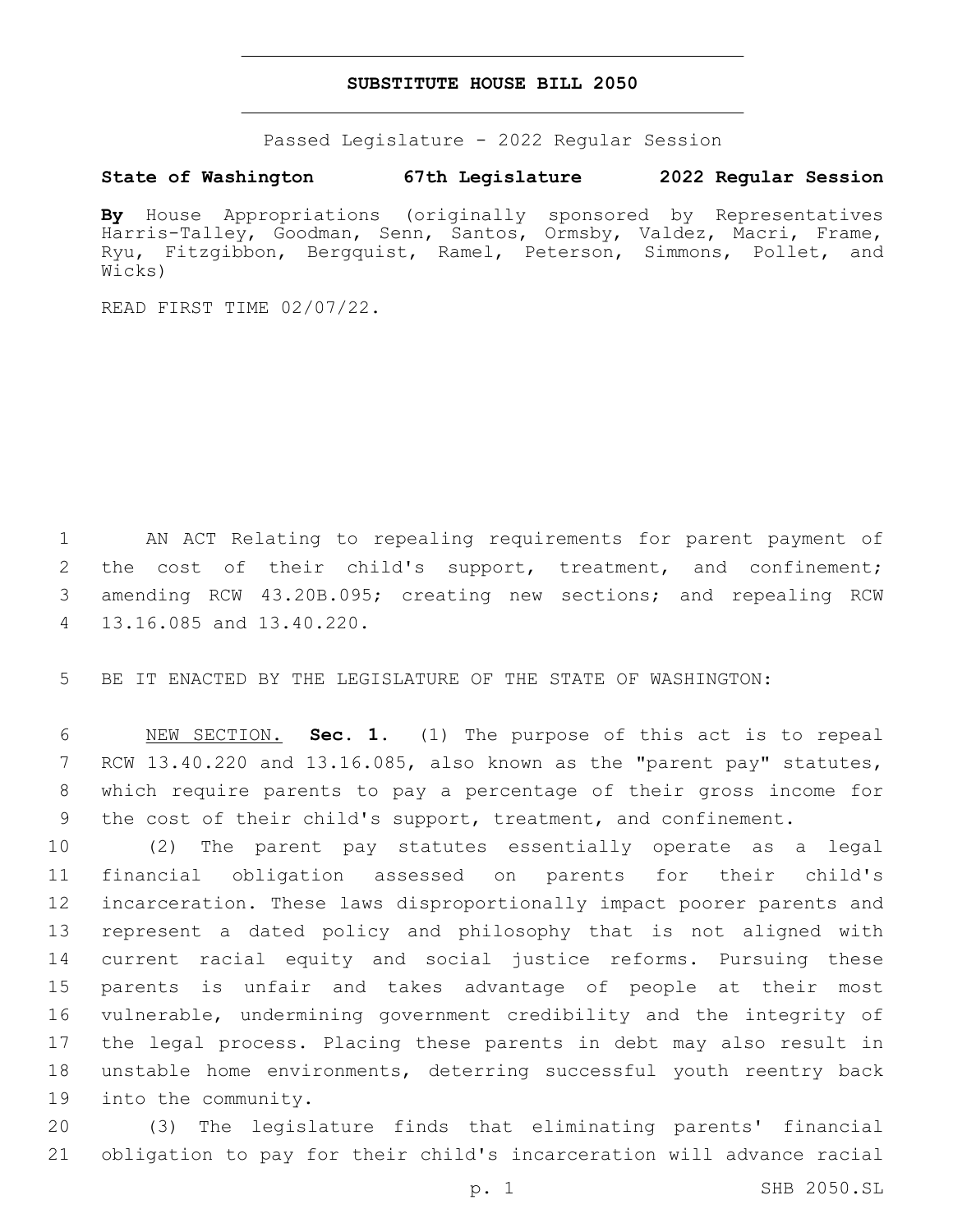equity and help to support a successful transition to adulthood for young people in juvenile detention and in the department's care.

 NEW SECTION. **Sec. 2.** The following acts or parts of acts are each repealed:

 (1) RCW 13.16.085 (Financial responsibility for cost of 6 detention) and 1955 c 369 s 1; and

 (2) RCW 13.40.220 (Costs of support, treatment, and confinement— Order—Contempt of court) and 2021 c 206 s 6, 2017 3rd sp.s. c 6 s 610, 1995 c 300 s 1, 1994 sp.s. c 7 s 529, 1993 c 466 s 1, & 1977 10 ex.s. c 291 s 76.

 **Sec. 3.** RCW 43.20B.095 and 2019 c 470 s 10 are each amended to read as follows:12

 The department is authorized to establish and to recover debts for the department of children, youth, and families under this 15 chapter ((and under RCW 13.40.220)) pursuant to a contract between the department of children, youth, and families and the department that is entered into in compliance with the interlocal cooperation 18 act, chapter 39.34 RCW.

 NEW SECTION. **Sec. 4.** (1) This act does not affect any moneys paid to the department of children, youth, and families or the courts before the effective date of this section. Any moneys already collected from a parent or other person legally obligated to care for and support a child under RCW 13.40.220 or 13.16.085 before the effective date of this section will not be refunded to that person.

(2) On the effective date of this section:25

 (a) All pending actions or proceedings to recover debt owed by a parent or other person legally obligated to care for and support a child under RCW 13.40.220 or 13.16.085 shall be terminated with prejudice including, but not limited to, tax refund intercepts, federal and state benefit intercepts, wage garnishments, payment 31 plans, and automatic bank account deductions;

 (b) All outstanding debts or other obligations including, but not limited to, interest charges owed by a parent or other person legally obligated to care for and support a child under RCW 13.40.220 or 13.16.085 shall be canceled with prejudice, rendered null and void, 36 and considered paid in full; and